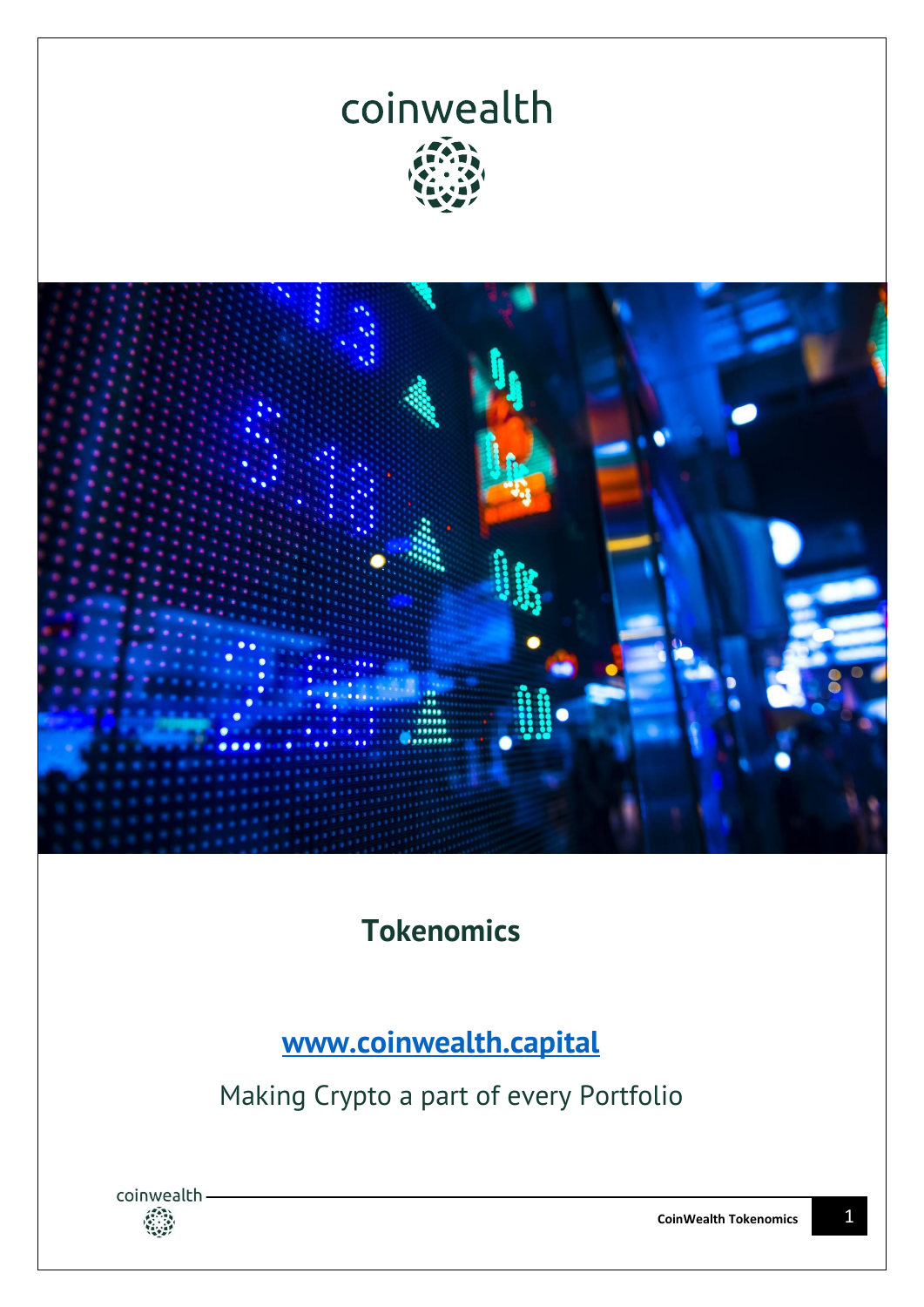## **Purpose**

The CoinWealth Token (CNW) is the native cryptocurrency / token of CoinWealth. It is being issued to support the development and marketing of the **CoinWealth Crypto Assets Platform** as depicted in the Roadmap and Release Schedules. It will also serve to generate value inside the CoinWealth ecosystem.

We will initially list the token on Bitbns and at least two primary DeXes covering UniSwap and PancakeSwap. There will be effort undertaken to have it approved by and listed across all major centralized exchanges globally including those that particularly cater to India. We expect global participation in the IEO. The Platform initially plans to operate in India and the Middle Eastern markets.

The permanent total cap of tokens that will be issued stands at **13 billion.** This will not change any point in the future. We propose to bring only a fraction of the tokens into circulation in the first phase with the reserved balance subject to Future Sales after the Platform has gained mainstream acceptance and at a price determined by the closing price achieved by the Phase 3 process of the Token Sale during the IEO.

## **Token Usage: Staking, Fee Discounts, Exclusives, Repurchase**

There are four key areas that CNW Token holders will gain from:

 $\mathcal{A}$  . The set of  $\mathcal{A}$ 

- i. **Staking:** Token holders can lock their tokens to receive a staking reward every 10 days. This requires them to reserve their tokens from any usage.
- ii. **Fee Discounts:** Token holders can use the tokens to pay fees when they purchase units of the Portfolios through any of the CoinWealth channels and on Algo products offered under the StockTrix brand.

| Year            | 1 <sup>st</sup> Year of issue | $2nd$ year of issue | 3 <sup>rd</sup> year of issue | $4th$ year of issue |
|-----------------|-------------------------------|---------------------|-------------------------------|---------------------|
| <b>Discount</b> | 40%                           | 20%                 | 10%                           | 5%                  |

- **iii. Exclusives:** CoinWealth will endeavor to introduce segments that will allow exclusive benefits to CNW holders and users including Portfolios that will only be available for application using the CNW token. This will include a proposed Tokenization initiative and an NFT Portfolio of art & sports memorabilia.
- **iv. Repurchase:** The team will use 10% of the profits generated by the Fees from CoinWealth Portfolios and assign them to a central reserve to either support liquidity or burn them to permanently reduce the supply of such tokens.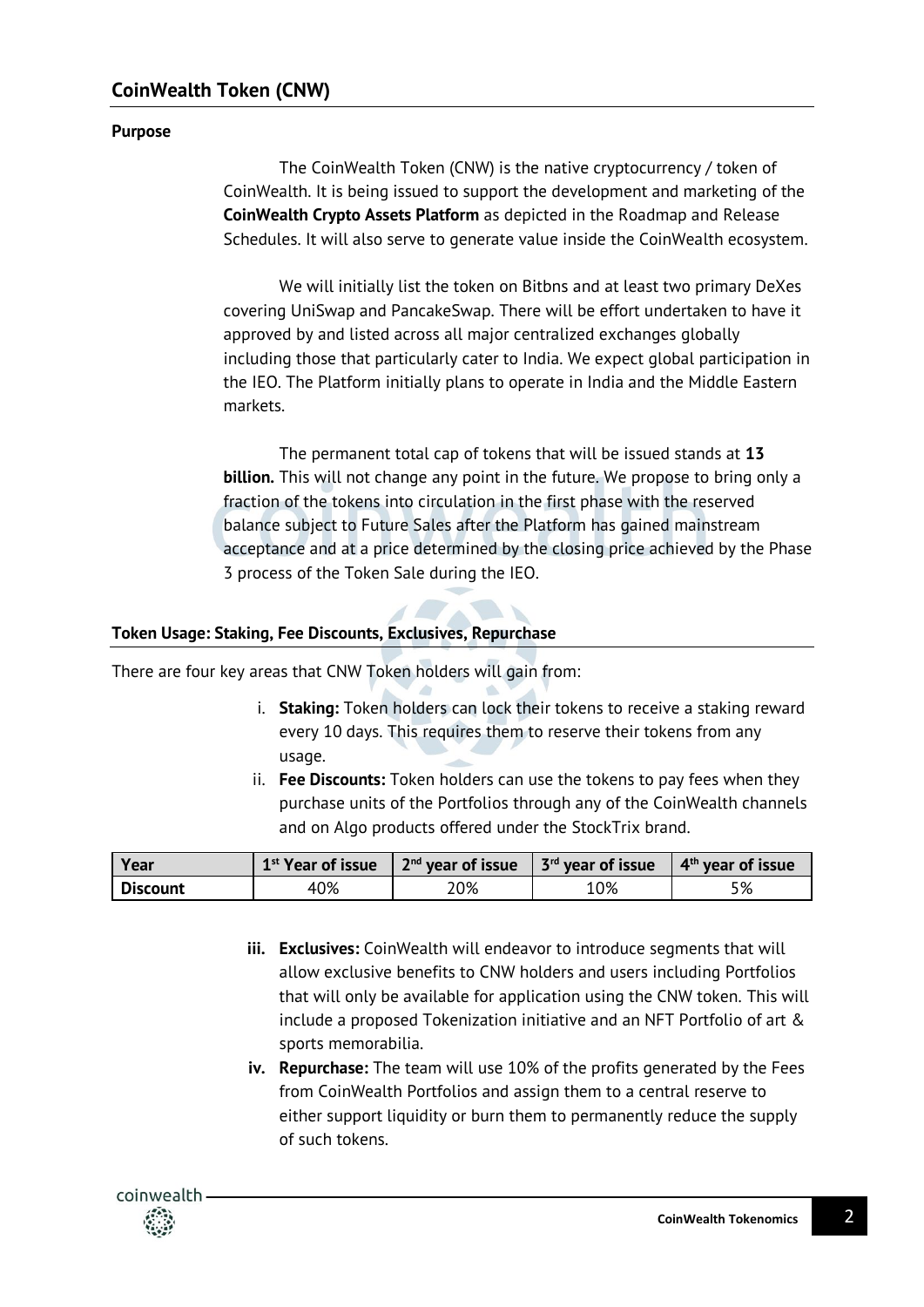

# **Tokenomics – IEO, Liquidity, Staking, Reserves, Locks, Burns**

#### **i. IEO Issue, Marketing, Barters**

A section of the allocation has been set aside for expenses related to the Issue, setup, marketing costs, commissions, referral rewards for introducers and barter transactions during the pre-IEO phases. Any unused portion of this allocation will be exclusively assigned for marketing CoinWealth as a brand post Go-live of the Portfolios.

#### **ii. IEO Sale**

A total of **1.82 billion coins** have been set aside for the sale during the Private Allotment and 3-phase Public IEO.

#### **iii. Pool Liquidity**

Allocations to the Pool will be utilized by the CoinWealth team in a Transactions Wallet Account to manage liquidity, list of new exchanges, run tests on new portfolios, handle redemption requests, and make payments to vendors supplying services for the operations of the Portfolios.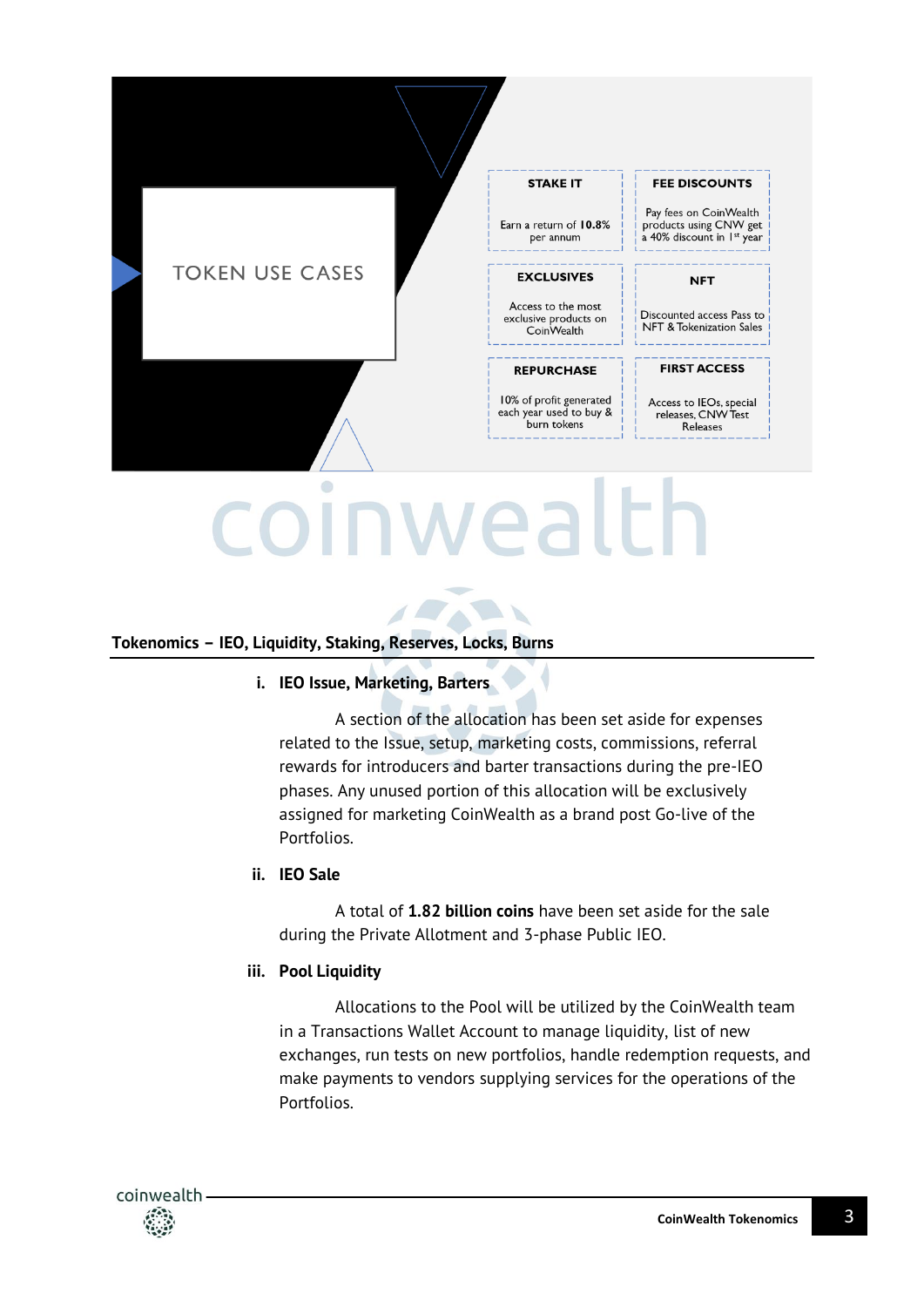#### **iv. Staking Reserve**

Staking Rewards will be payable to participants over a period of 7 years (or until all supply is exhausted) at the rate of at least **10.80% per annum** as long as they submit their tokens into a lock. Tokens once locked cannot be withdrawn for use or sale **for a period of 1 month**. Payments will be made once every 10 days (or as declared for each of the Staking campaigns) on a simple rate basis. All payments will be made from the Staking Reserve set aside for the purpose. Tokens paid out in rewards to the User Wallet will not be subject to a lock and may be used for payments of fees or sale or transfers.

## **v. Future Sales – Limited Reserve**

Future Token Sales will be from the Limited Reserve at a price NOT less than **2.6x of the average issue price in Phase 3** of the IEO and will be subject to open market bids at the time of such issue. This protects all buyers of past issues from inflationary risks in the event there is not enough demand for such IEO, IDO or market sale. Any excess or unsold tokens during the IEO will also automatically revert to this Reserve balance. Further, this reserve has been created to ensure that there is a definite lifetime cap on the total number of tokens that are issued. We will seek to raise more funds in line with the demand for the CNW Token.

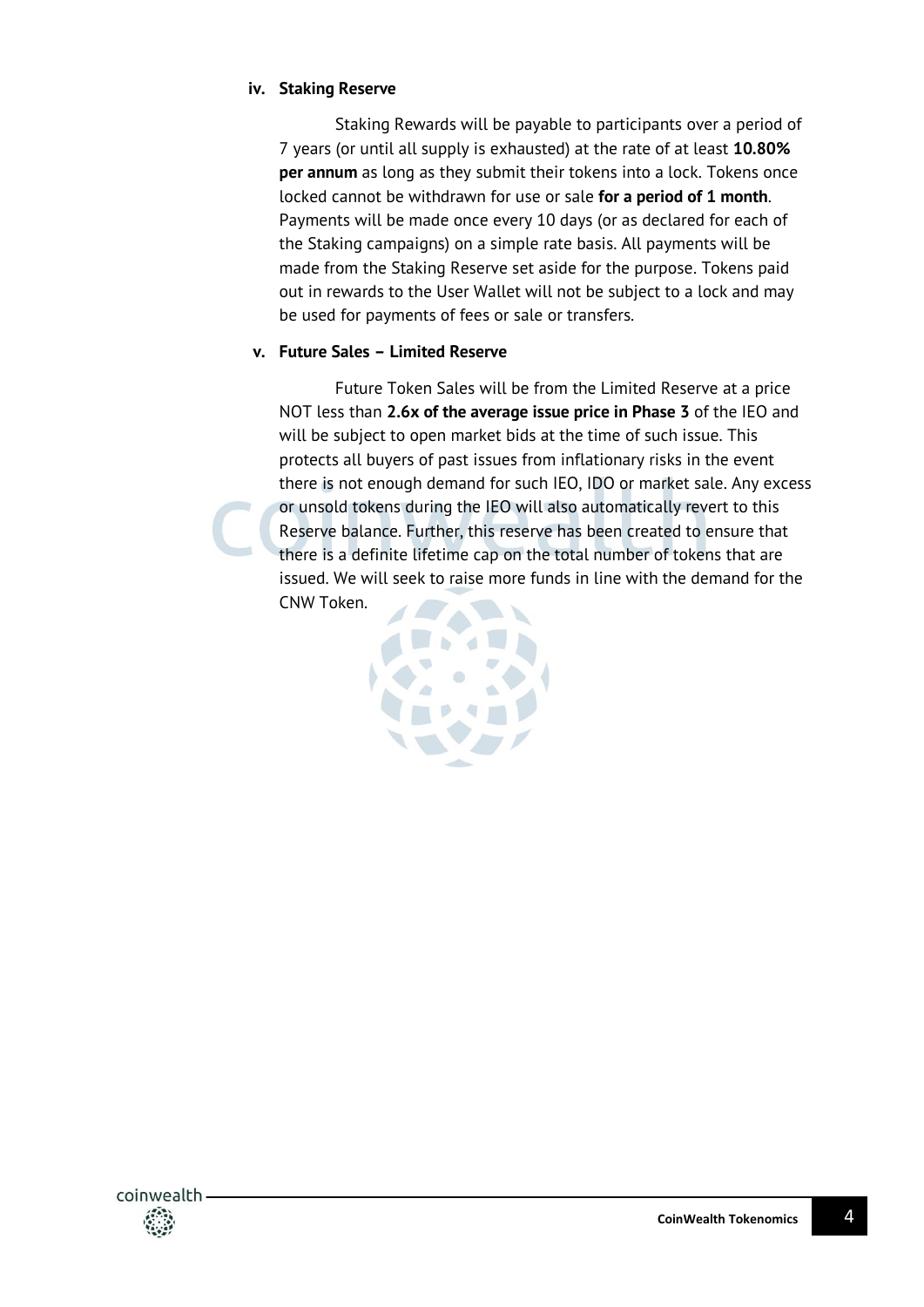## **Total Supply & Allocation for IEO**

| <b>Issue</b>               | <b>Total Count</b> | % Allocation |
|----------------------------|--------------------|--------------|
| <b>IEO</b>                 | 2.08 billion       | 16.0%        |
| Team                       | 1.69 billion       | 13.0%        |
| Pool Liquidity             | 0.26 billion       | 2.0%         |
| <b>Staking Reserve</b>     | 3.64 billion       | 28.0%        |
| <b>Future Sale Reserve</b> | 5.33 billion       | 41.0%        |
| <b>Total</b>               | 13.0 billion       | 100.0%       |



#### **Issue, Reserves, Restrictions and Locks: Breakdown**

| <b>Issue</b>                          | <b>Total Count</b>                  | <b>Lock on Use</b>            |
|---------------------------------------|-------------------------------------|-------------------------------|
| IEO Issue, Marketing, Pre-IEO Barters | 0.26 billion                        | Partly - Vesting Schedule     |
| <b>Allocations to Private Sales</b>   | 0.52 billion (estimated)            | Partly - Vesting Schedule     |
| Public IEO (3 Phases)                 | 1.30 billion                        | Partly - Vesting Schedule     |
| Team                                  | 1.69 billion                        | Partly - Vesting Schedule     |
| Pool Liquidity                        | 0.26 billion                        | <b>Restricted Usage</b>       |
| <b>Staking Reserve</b>                | 3.64 billion                        | <b>Staking Smart Contract</b> |
| Future Sale Reserve: Price-Limited    | 5.33 billion Not subject to Staking | Reserved & Locked             |
| <b>Total</b>                          | 13.0 billion                        |                               |

## **Repurchase | Buyback of Tokens**

The CoinWealth team will automatically purchase tokens at market rates for up to **10% of the net profit** generated every year by CoinWealth from the fees charged on the products that are offered. This process will continue until the team is able to purchase **5.2 billion tokens (40%)** at market rates and burn them reducing the total lifetime supply to 7.8 billion.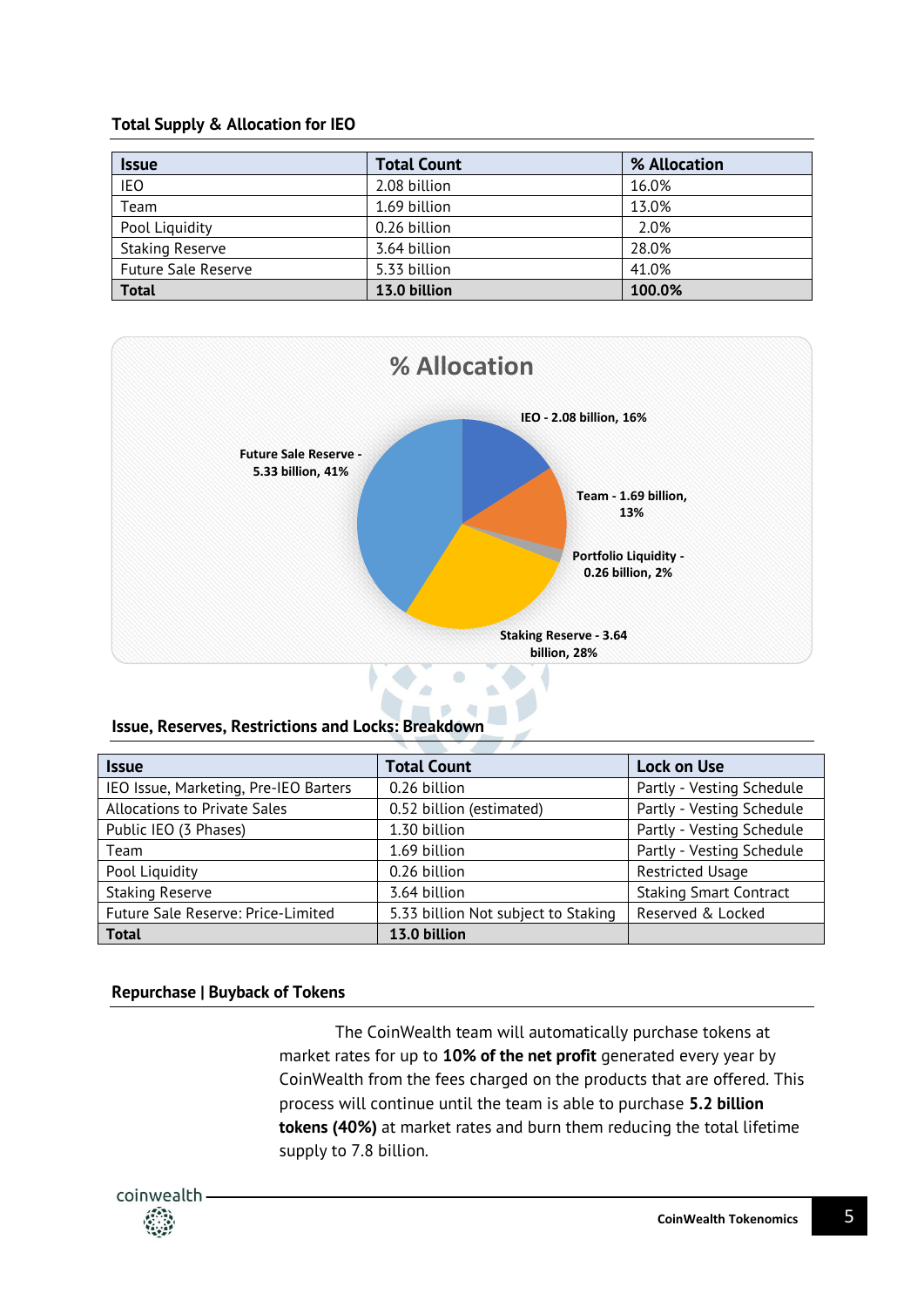

Only about **20.60%** of the Total Supply of Tokens will be available for active use at the close of



## **Team Tokens: Vesting Schedule**

| Vear     | <b>Initial</b> | 1 <sup>st</sup> Year | <sup>ית Year</sup> | zrd.<br><b>Year</b> | 4 <sup>th</sup> Year |
|----------|----------------|----------------------|--------------------|---------------------|----------------------|
| % Unlock | 20%            | 20%                  | 20%                | 20%                 | 20%                  |

#### **Private Sale & IEO Tokens: Vesting Schedule**

| Year      | <b>Initial TGE</b> | $\perp$ 1st mth | $2nd$ mth | $\parallel$ 3 <sup>rd</sup> mth | ∣ 4 <sup>th</sup> mth                                                               | $\perp$ 5 <sup>th</sup> mth | 6 <sup>th</sup> mth |
|-----------|--------------------|-----------------|-----------|---------------------------------|-------------------------------------------------------------------------------------|-----------------------------|---------------------|
| ∣% Unlock | 25%                |                 |           |                                 | $\mid$ 12.50% $\mid$ 12.50% $\mid$ 12.50% $\mid$ 12.50% $\mid$ 12.50% $\mid$ 12.50% |                             |                     |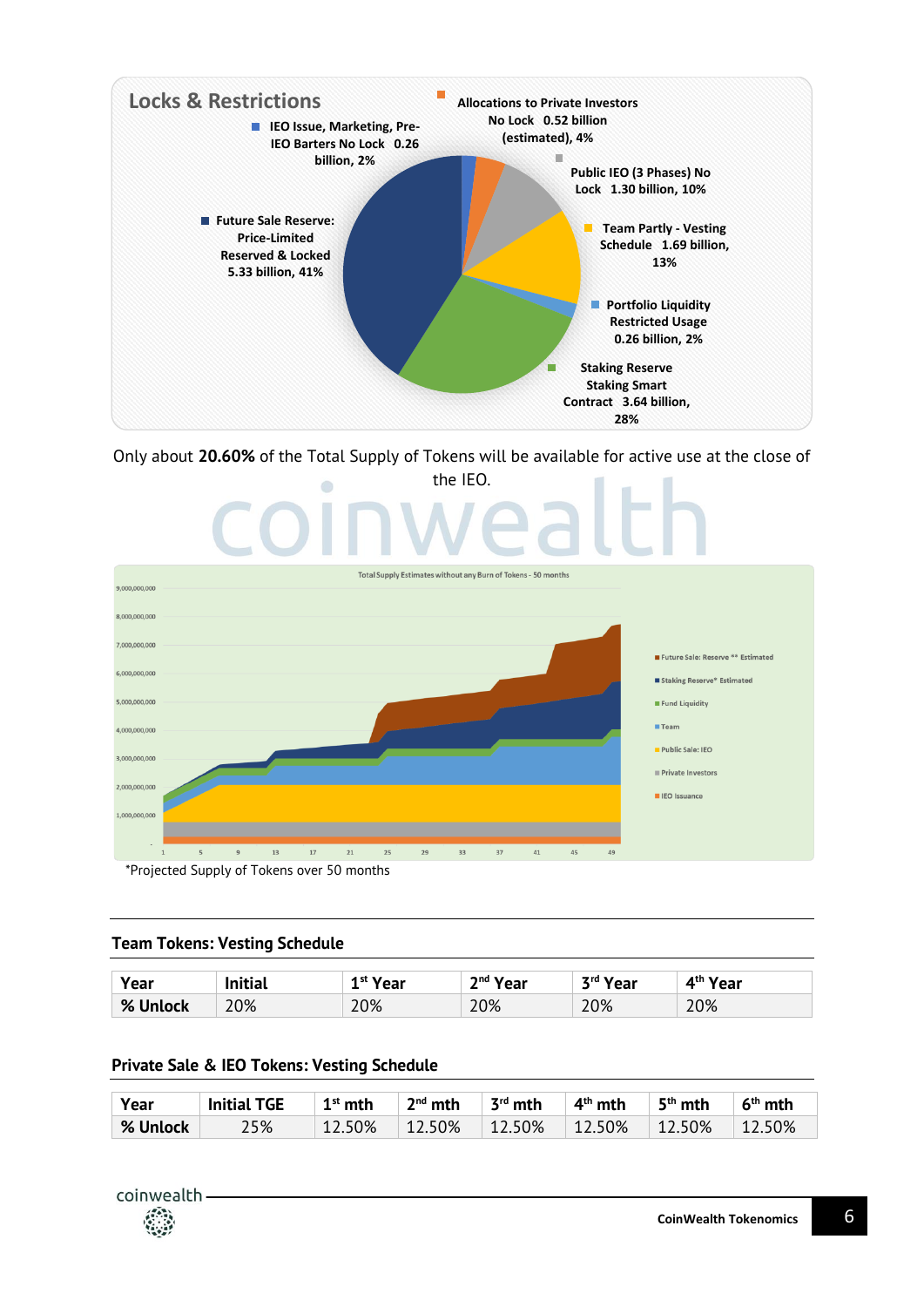#### **Funds Usage**

| <b>Utilization</b>                      | <b>Allocation</b> |
|-----------------------------------------|-------------------|
| CoinWealth Platform Development         | 35%               |
| CoinWealth Marketing                    | 30%               |
| CoinWealth Research & Compliance        | 15%               |
| New Geographies, Products & Investments | 20%               |



## **IEO: Issue Process & Phases**

| <b>Issue Stage</b>     | Min (USD)          | Max (USD)          | <b>Allocation Price (USD)</b> | <b>Total Issue</b> |
|------------------------|--------------------|--------------------|-------------------------------|--------------------|
|                        | <b>Application</b> | <b>Application</b> |                               |                    |
| Private Sale           | \$5,000            | \$250,000          | \$0.002458                    | <b>XXX</b>         |
| Phase 1: Pre-Seed Sale | \$1,000            | \$25,000           | \$0.002950 (20% higher)       | <b>XXX</b>         |
| Phase 2: Seed Sale     | \$300              | \$1,000            | \$0.003540 (20% higher)       | <b>XXX</b>         |
| Phase 3: Final IEO     | \$20               | \$300              | \$0.004000 Reserve Price      | Balance            |
|                        |                    |                    | Bids*                         |                    |
| <b>Total Issue</b>     |                    |                    |                               | 1.82 billion       |
|                        |                    |                    |                               | tokens             |

*\* All allocations in Phase 3 will be at the price set by the highest price bid at which all available quantity is claimed by the end of the sale period. Allocation will be in the order of the Highest bid received. Balance of Funds deposited at bids over and above the accepted bid and funds deposited against unsuccessful bids will be returned to the originating wallet within 5 days of closure.*

#### **IEO Schedule & details (Living document: Subject to change | Live Sale Periods)**

| <b>Issue Stage</b>                         | Timeline (Start & End at 12:00 UTC)                  |
|--------------------------------------------|------------------------------------------------------|
| <b>Private Sale</b>                        | 13th Nov 2021 - 27th Dec 2021                        |
| Happy 13th Birthday Bitcoin                | 03rd Jan 2022                                        |
| <b>Phase 1: Pre-Seed Sale</b>              | $10^{th}$ Jan 2022 - 20 <sup>th</sup> Jan 2022       |
| <b>Phase 2: Seed Sale</b>                  | 13th Feb 2022 - 20th Feb 2022                        |
| Private Client CoinWealth Platform Go-Live | 01 <sup>st</sup> Mar 2022 (The Takeoff - 01-03-2022) |
| <b>Phase 3: Final IEO Phase</b>            | 03rd Mar 2022 - 09th Mar 2022                        |
| CoinWealth Public Go-Live                  | 10th March 2022                                      |

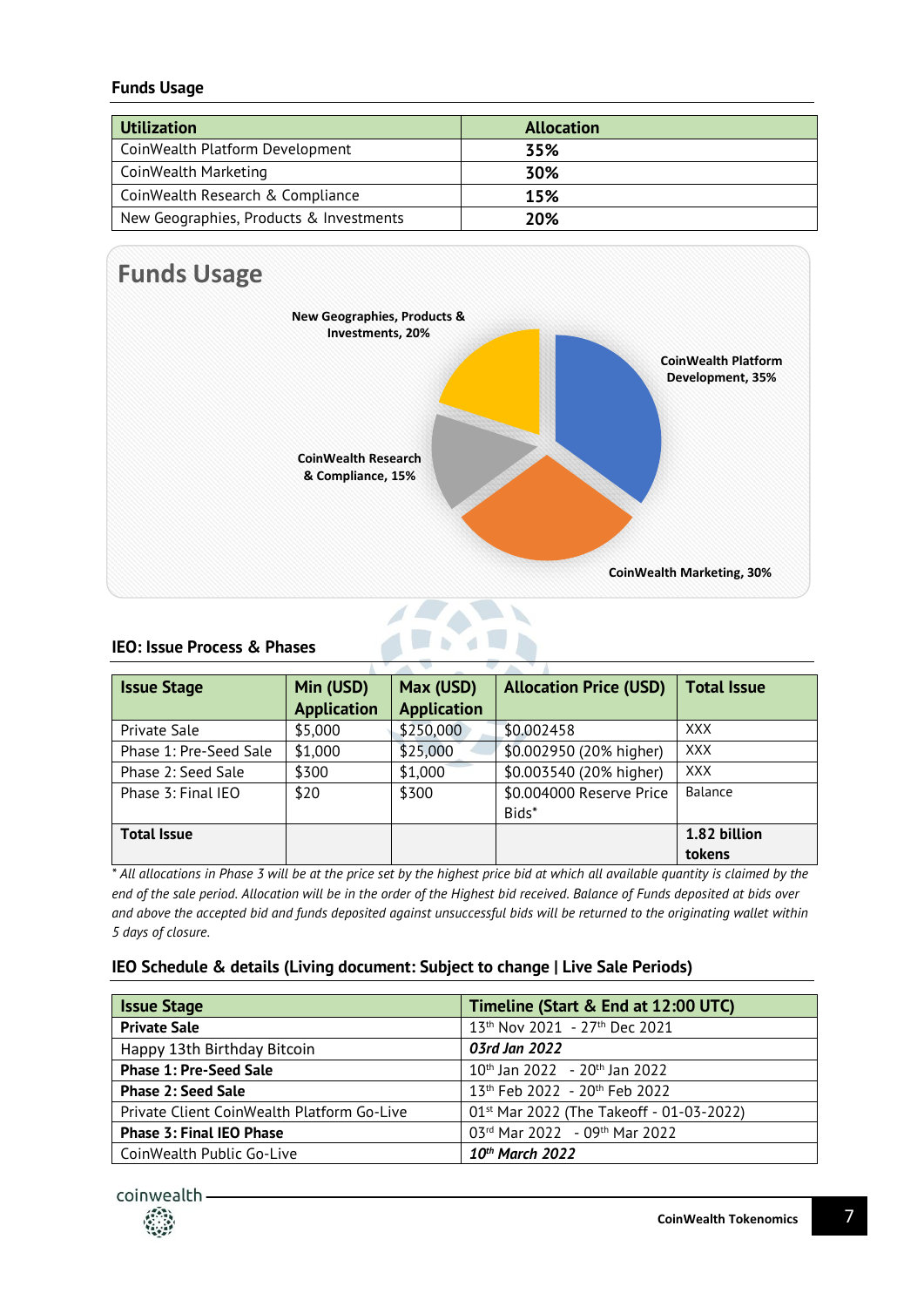## **Base IEO Rules**

- 1. A minimum of 15% of total issue will be reserved and made available at each Phase regardless of number of subscriptions in earlier phases.
- 2. Funds sent in by unsuccessful bidders will be returned to the originating wallets within 5 days of close of the phase of sale.
- 3. Entities that purchased in previous rounds will be allowed to bid in future phases.
- 4. All purchased tokens will be issued, opened for trading on exchanges, for use in staking and/or for payment of Fees on CoinWealth products effective **18 th Feb 2022.**
- 5. Post-issue statistics will be made available publicly on **www.cnwtoken.com**
- 6. Staking Rewards will only be payable to those who lock their tokens in the Staking Protocols post-issue and after receipt of tokens in their wallets.
- 7. The decision of the allocation committee will be final with regards to allocations at each stage. The committee reserves the right to reject any/all applications without assigning any reasons whatsoever.
- 8. Acceptance of bids will be subject to any/all regulatory, compliance and KYC requirements being fulfilled.

## **Appendix**

## **Tokenomics :**

Total Lifetime Supply : 13 billion Liquidity on Phase III close: 20.60% On Sale: 1.82 billion Total Fund Raise: Up to \$7.280 million

**Phase 0: Private Sale** @ \$0.002458 - Subject to a 25% Unlock on TGE - Equated Monthly Vesting (12.5%) over 6 Months. (Range: \$5,000 - \$250,000)

**Phase 1: Pre-Seed Sale** @ \$0.002950 - Subject to a 25% Unlock on TGE - Equated Monthly Vesting (12.5%) over 6 Months. Close of all phases (Range: \$1,000 - \$25,000)

**Phase 2: Seed Sale** @ \$0.003540 - Subject to a 25% Unlock on TGE - Equated Monthly Vesting (12.5%) over 6 Months. Close of all phases (Range: \$300 - \$1,000)

**Phase 3: Public IEO** @ \$0.00400 - Reserve Price - Biddable - Subject to a 25% Unlock on TGE - Equated Monthly Vesting (12.5%) over 6 Months. Close of all phases (Range: \$20 - \$300)

## **Expected TGE date: After 15th Feb 2022**

## **Staking Start date: On TGE date; Users can review options on bitbns.com**

To read more  $\mathbb{Q}$